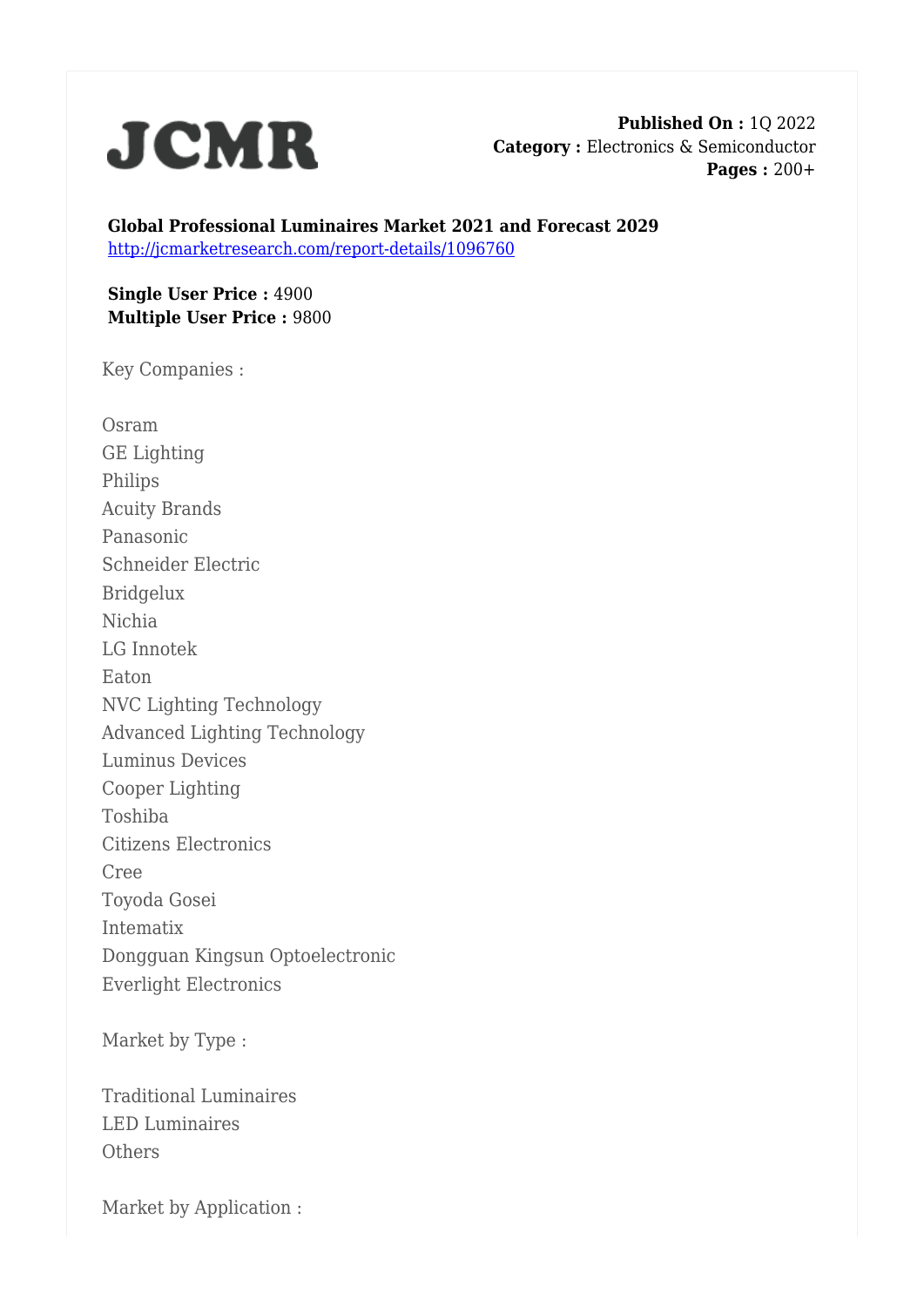Residential Commercial Industrial

By Region :

Asia-Pacific: China, Southeast Asia, India, Japan, Korea, Oceania Europe : Germany, UK, France, Italy, Russia, Spain, Netherlands, Turkey, Switzerland North America : United States, Canada, Mexico Middle East & Africa : GCC, North Africa, South Africa South America : Brazil, Argentina, Columbia, Chile, Peru

Chapter 1 Global Professional Luminaires Market Overview

- 1.1 Introduction
- 1.2 Taxonomy
- 1.2.1 By Product Type & End User
- 1.2.2 By Region
- 1.3 Drivers for Professional Luminaires Market
- 1.4 Restraints for Professional Luminaires Market
- 1.5 Opportunities for Professional Luminaires Market
- 1.6 Trends for Professional Luminaires Market
- 1.7 COVID-19 Impact Assessment on Professional Luminaires Industry
- 1.8 Macro-economic Factors
- 1.9 Regulatory Framework
- 1.10 Pricing Analysis by Region, 2020
- 1.11 Opportunity Map Analysis
- 1.12 Opportunity Orbits
- 1.13 Market Investment Feasibility Index
- 1.14 PEST Analysis
- 1.15 PORTERS Five Force Analysis
- 1.16 Go to Market Strategy
- 1.17 Value Chain Analysis
- 1.18 Cost Structure Analysis
- 1.19 Regional Market Share and BPS Analysis

Chapter 2 Global Professional Luminaires Market Overview

- 2.1 Global Professional Luminaires Market by Product Type
- 2.1.1 Global Professional Luminaires Market Value (US\$ Mn) and Volume (Units)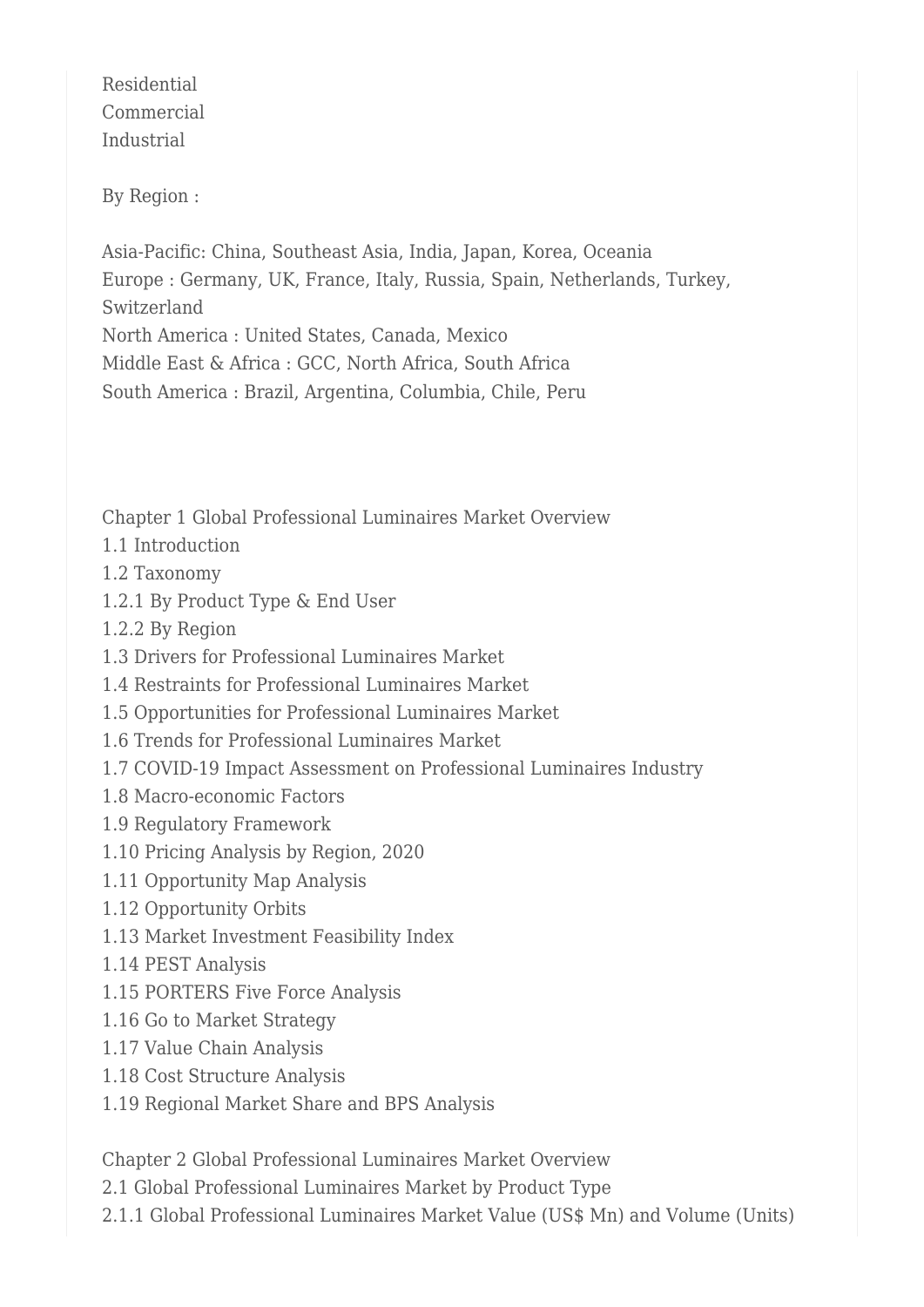Comparison by Product Type (2013-2029)

2.1.2 Global Professional Luminaires Market Value (US\$ Mn) and Volume (Units) Market Share by Product Type in 2019

2.1.3 Global Professional Luminaires Market Attractiveness Analysis by Product Type, (2013-2020)

2.2 Global Professional Luminaires Market by End User

2.2.1 Global Professional Luminaires Market Value (US\$ Mn) and Volume (Units) Comparison by End User (2013-2029)

2.2.2 Global Professional Luminaires Market Value (US\$ Mn) and Volume (Units) Market Share by End User in 2019

2.2.3 Global Professional Luminaires Market Attractiveness Analysis by End User, (2013-2020)

2.3 Global Professional Luminaires Market by Region

2.3.1 Global Professional Luminaires Market Value (US\$ Mn) and Volume (Units) Comparison by Region (2013-2029)

2.3.2 Global Professional Luminaires Market Value (US\$ Mn) and Volume (Units) Market Share by Region in 2019

2.3.3 Global Professional Luminaires Market Attractiveness Analysis by Region, (2013-2020)

2.4 Global Professional Luminaires Market Outlook (2013-2029)

2.4.1 Global Professional Luminaires Market Value (US\$ Mn) and Volume (Units) (2013-2020)

2.4.2 Global Professional Luminaires Market Value (US\$ Mn) and Volume (Units) (2021-2029)

2.5 Global Professional Luminaires Market Value (US\$ Mn) and Volume (Units) by **Regions** 

2.5.1 Global Professional Luminaires Market Value (US\$ Mn) and Volume (Units) Comparison by Region (2013-2020)

2.5.2 Global Professional Luminaires Market Value (US\$ Mn) and Volume (Units) Comparison by Region (2021-2029)

2.6 Global Professional Luminaires Market Value (US\$ Mn) and Volume (Units) by Product Type

2.6.1 Global Professional Luminaires Market Value (US\$ Mn) and Volume (Units) Comparison by Product Type (2013-2020)

2.6.2 Global Professional Luminaires Market Value (US\$ Mn) and Volume (Units) Comparison by Product Type (2021-2029)

2.7 Global Professional Luminaires Market Value (US\$ Mn) and Volume (Units) by End User

2.7.1 Global Professional Luminaires Market Value (US\$ Mn) and Volume (Units) Comparison by End User (2013-2020)

2.7.2 Global Professional Luminaires Market Value (US\$ Mn) and Volume (Units)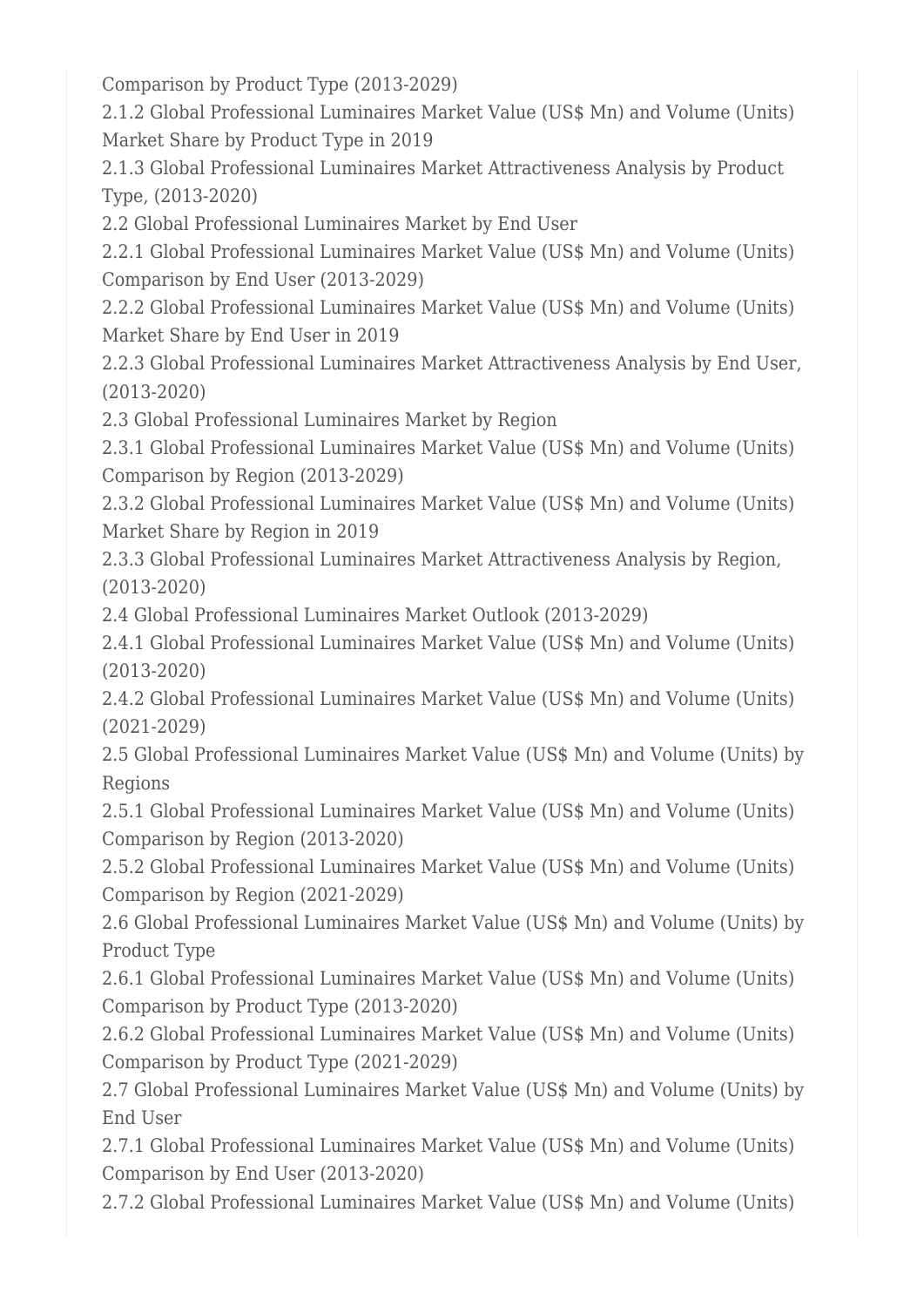Comparison by End User (2021-2029)

2.8 Global Professional Luminaires Market Y-o-Y Growth Rate Comparison (2014-2029)

2.8.1 Global Professional Luminaires Market Y-o-Y Growth Rate by Region

2.8.2 Global Professional Luminaires Market Y-o-Y Growth Rate by Product Type

2.8.3 Global Professional Luminaires Market Y-o-Y Growth Rate by End User

2.9 Global Professional Luminaires Market Share Comparison (2013-2029)

2.9.1 Global Professional Luminaires Market Share by Region

2.9.2 Global Professional Luminaires Market Share by Product Type

2.9.3 Global Professional Luminaires Market Share by End User

Chapter 3 North America Professional Luminaires Market Overview

3.1 North America Professional Luminaires Market by Product Type

3.1.1 North America Professional Luminaires Market Value (US\$ Mn) and Volume (Units) Comparison by Product Type (2013-2029)

3.1.2 North America Professional Luminaires Market Value (US\$ Mn) and Volume (Units) Market Share by Product Type in 2019

3.1.3 North America Professional Luminaires Market Attractiveness Analysis by Product Type, (2013-2020)

3.2 North America Professional Luminaires Market by End User

3.2.1 North America Professional Luminaires Market Value (US\$ Mn) and Volume (Units) Comparison by End User (2013-2029)

3.2.2 North America Professional Luminaires Market Value (US\$ Mn) and Volume (Units) Market Share by End User in 2019

3.2.3 North America Professional Luminaires Market Attractiveness Analysis by End User, (2013-2020)

3.3 North America Professional Luminaires Market by Region

3.3.1 North America Professional Luminaires Market Value (US\$ Mn) and Volume (Units) Comparison by Region (2013-2029)

3.3.2 North America Professional Luminaires Market Value (US\$ Mn) and Volume (Units) Market Share by Region in 2019

3.3.3 North America Professional Luminaires Market Attractiveness Analysis by Region, (2013-2020)

3.4 North America Professional Luminaires Market Outlook (2013-2029)

3.4.1 North America Professional Luminaires Market Value (US\$ Mn) and Volume (Units) (2013-2020)

3.4.2 North America Professional Luminaires Market Value (US\$ Mn) and Volume (Units) (2021-2029)

3.5 North America Professional Luminaires Market Value (US\$ Mn) and Volume (Units) by Regions

3.5.1 North America Professional Luminaires Market Value (US\$ Mn) and Volume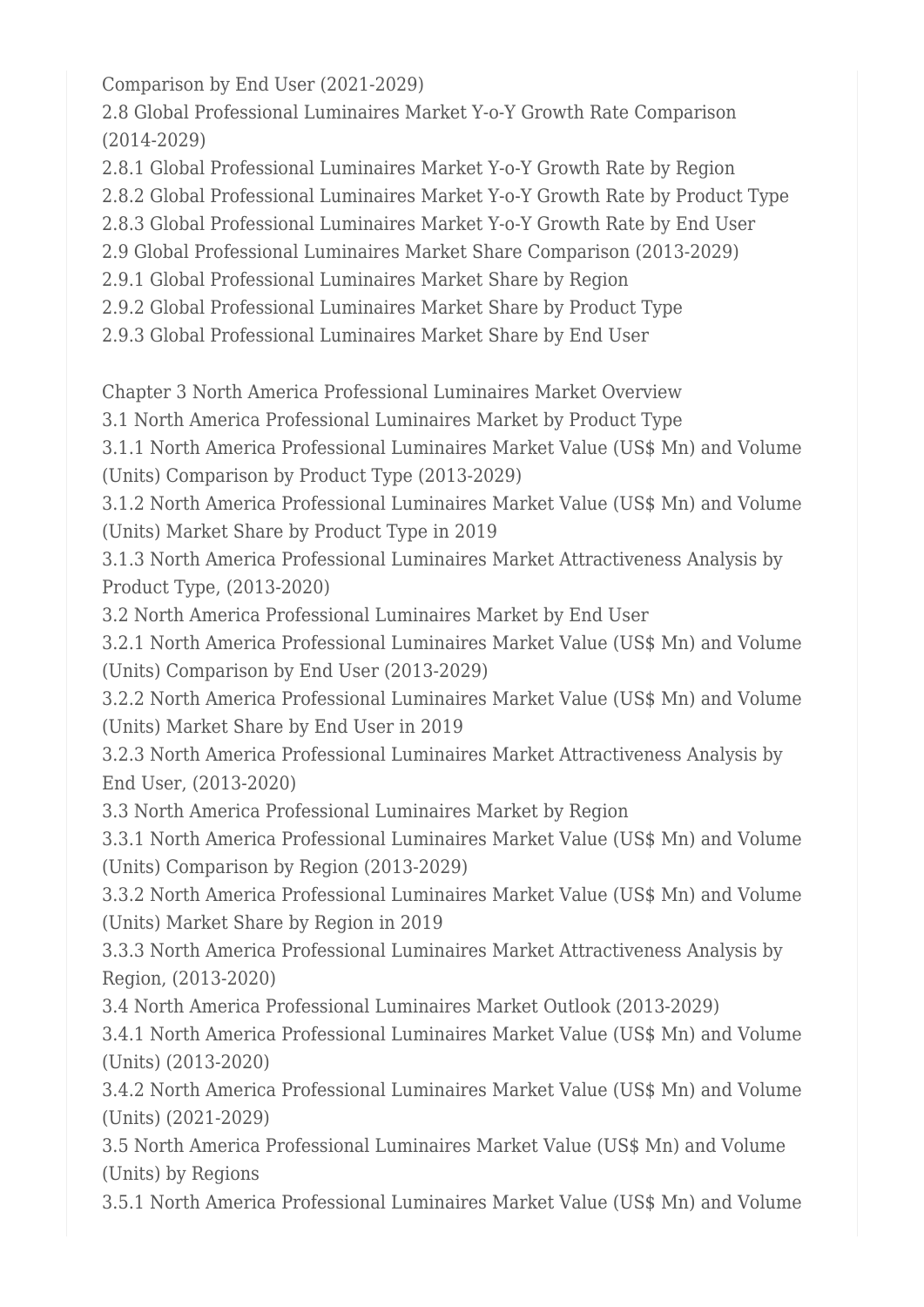(Units) Comparison by Region (2013-2020)

3.5.2 North America Professional Luminaires Market Value (US\$ Mn) and Volume (Units) Comparison by Region (2021-2029)

3.6 North America Professional Luminaires Market Value (US\$ Mn) and Volume (Units) by Product Type

3.6.1 North America Professional Luminaires Market Value (US\$ Mn) and Volume (Units) Comparison by Product Type (2013-2020)

3.6.2 North America Professional Luminaires Market Value (US\$ Mn) and Volume (Units) Comparison by Product Type (2021-2029)

3.7 North America Professional Luminaires Market Value (US\$ Mn) and Volume (Units) by End User

3.7.1 North America Professional Luminaires Market Value (US\$ Mn) and Volume (Units) Comparison by End User (2013-2020)

3.7.2 North America Professional Luminaires Market Value (US\$ Mn) and Volume (Units) Comparison by End User (2021-2029)

3.8 North America Professional Luminaires Market Y-o-Y Growth Rate Comparison (2014-2029)

3.8.1 North America Professional Luminaires Market Y-o-Y Growth Rate by Region

3.8.2 North America Professional Luminaires Market Y-o-Y Growth Rate by Product Type

3.8.3 North America Professional Luminaires Market Y-o-Y Growth Rate by End User

3.9 North America Professional Luminaires Market Share Comparison (2013-2029)

3.9.1 North America Professional Luminaires Market Share by Region

3.9.2 North America Professional Luminaires Market Share by Product Type

3.9.3 North America Professional Luminaires Market Share by End User

Chapter 4 Europe Professional Luminaires Market Overview

4.1 Europe Professional Luminaires Market by Product Type

4.1.1 Europe Professional Luminaires Market Value (US\$ Mn) and Volume (Units) Comparison by Product Type (2013-2029)

4.1.2 Europe Professional Luminaires Market Value (US\$ Mn) and Volume (Units) Market Share by Product Type in 2019

4.1.3 Europe Professional Luminaires Market Attractiveness Analysis by Product Type, (2013-2020)

4.2 Europe Professional Luminaires Market by End User

4.2.1 Europe Professional Luminaires Market Value (US\$ Mn) and Volume (Units) Comparison by End User (2013-2029)

4.2.2 Europe Professional Luminaires Market Value (US\$ Mn) and Volume (Units) Market Share by End User in 2019

4.2.3 Europe Professional Luminaires Market Attractiveness Analysis by End User,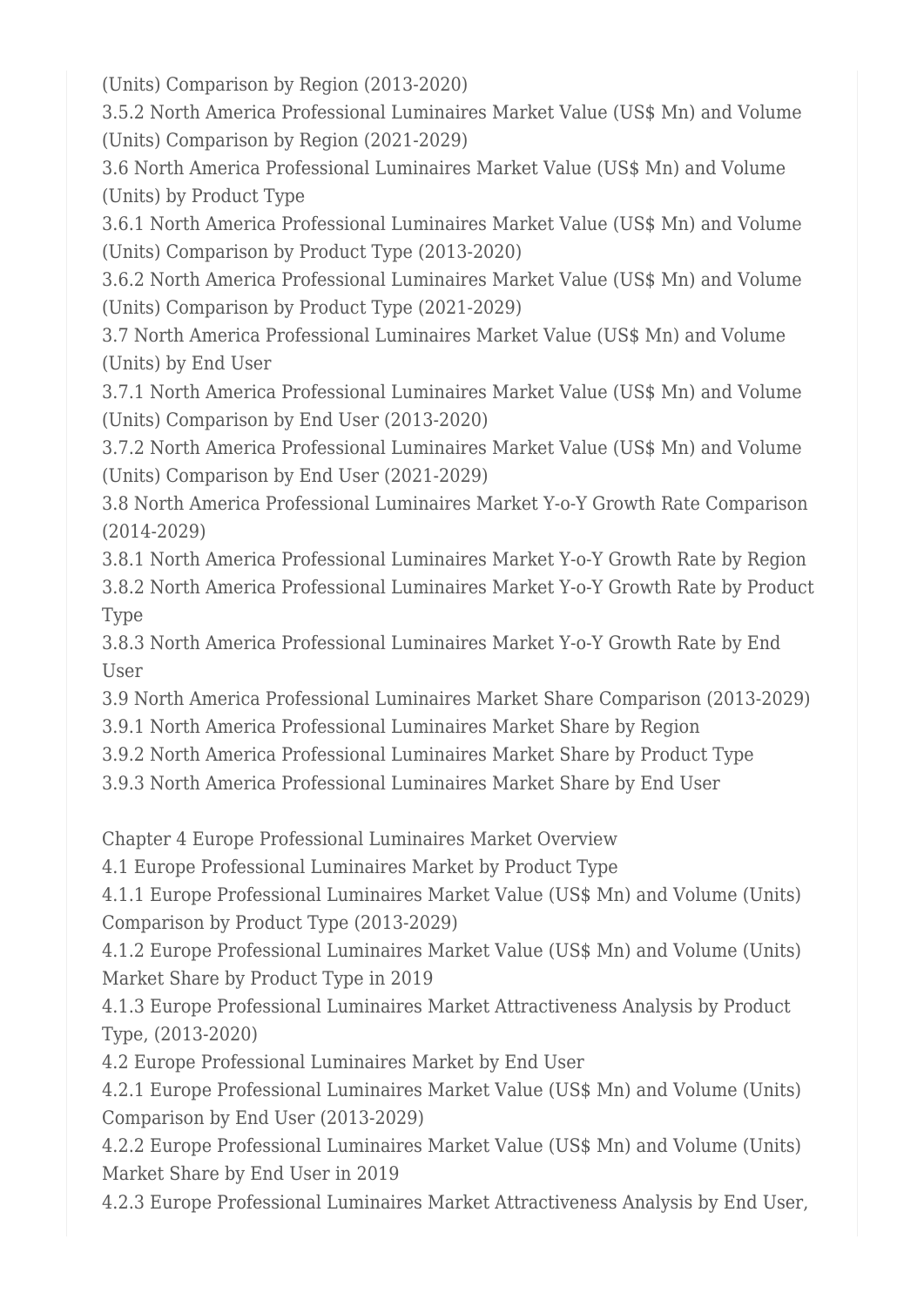(2013-2020)

4.3 Europe Professional Luminaires Market by Region

4.3.1 Europe Professional Luminaires Market Value (US\$ Mn) and Volume (Units) Comparison by Region (2013-2029)

4.3.2 Europe Professional Luminaires Market Value (US\$ Mn) and Volume (Units) Market Share by Region in 2019

4.3.3 Europe Professional Luminaires Market Attractiveness Analysis by Region, (2013-2020)

4.4 Europe Professional Luminaires Market Outlook (2013-2029)

4.4.1 Europe Professional Luminaires Market Value (US\$ Mn) and Volume (Units) (2013-2020)

4.4.2 Europe Professional Luminaires Market Value (US\$ Mn) and Volume (Units) (2021-2029)

4.5 Europe Professional Luminaires Market Value (US\$ Mn) and Volume (Units) by Regions

4.5.1 Europe Professional Luminaires Market Value (US\$ Mn) and Volume (Units) Comparison by Region (2013-2020)

4.5.2 Europe Professional Luminaires Market Value (US\$ Mn) and Volume (Units) Comparison by Region (2021-2029)

4.6 Europe Professional Luminaires Market Value (US\$ Mn) and Volume (Units) by Product Type

4.6.1 Europe Professional Luminaires Market Value (US\$ Mn) and Volume (Units) Comparison by Product Type (2013-2020)

4.6.2 Europe Professional Luminaires Market Value (US\$ Mn) and Volume (Units) Comparison by Product Type (2021-2029)

4.7 Europe Professional Luminaires Market Value (US\$ Mn) and Volume (Units) by End User

4.7.1 Europe Professional Luminaires Market Value (US\$ Mn) and Volume (Units) Comparison by End User (2013-2020)

4.7.2 Europe Professional Luminaires Market Value (US\$ Mn) and Volume (Units) Comparison by End User (2021-2029)

4.8 Europe Professional Luminaires Market Y-o-Y Growth Rate Comparison (2014-2029)

4.8.1 Europe Professional Luminaires Market Y-o-Y Growth Rate by Region

4.8.2 Europe Professional Luminaires Market Y-o-Y Growth Rate by Product Type

4.8.3 Europe Professional Luminaires Market Y-o-Y Growth Rate by End User

4.9 Europe Professional Luminaires Market Share Comparison (2013-2029)

4.9.1 Europe Professional Luminaires Market Share by Region

4.9.2 Europe Professional Luminaires Market Share by Product Type

4.9.3 Europe Professional Luminaires Market Share by End User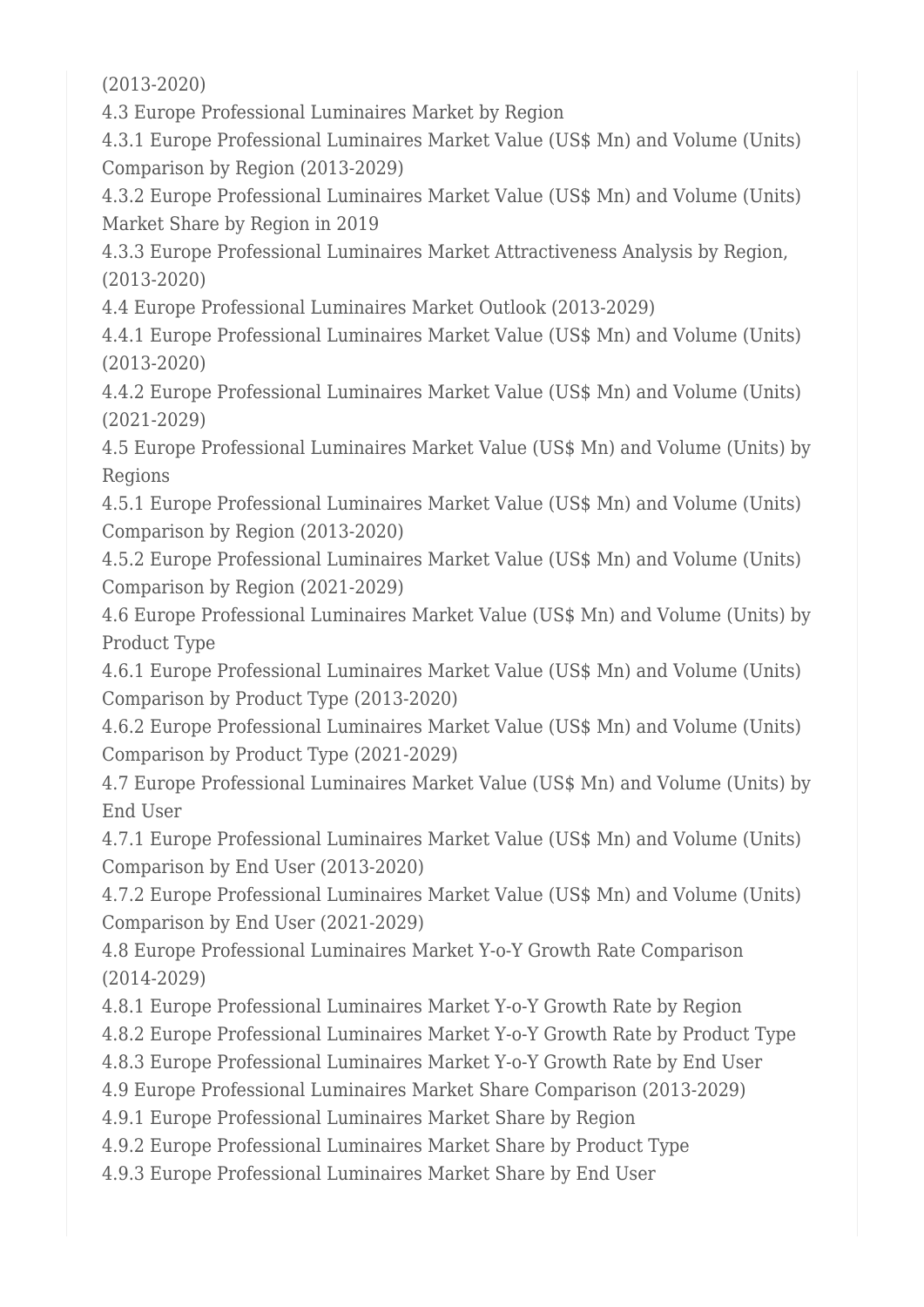Chapter 5 Asia Pacific Professional Luminaires Market Overview

5.1 Asia Pacific Professional Luminaires Market by Product Type

5.1.1 Asia Pacific Professional Luminaires Market Value (US\$ Mn) and Volume (Units) Comparison by Product Type (2013-2029)

5.1.2 Asia Pacific Professional Luminaires Market Value (US\$ Mn) and Volume (Units) Market Share by Product Type in 2019

5.1.3 Asia Pacific Professional Luminaires Market Attractiveness Analysis by Product Type, (2013-2020)

5.2 Asia Pacific Professional Luminaires Market by End User

5.2.1 Asia Pacific Professional Luminaires Market Value (US\$ Mn) and Volume (Units) Comparison by End User (2013-2029)

5.2.2 Asia Pacific Professional Luminaires Market Value (US\$ Mn) and Volume (Units) Market Share by End User in 2019

5.2.3 Asia Pacific Professional Luminaires Market Attractiveness Analysis by End User, (2013-2020)

5.3 Asia Pacific Professional Luminaires Market by Region

5.3.1 Asia Pacific Professional Luminaires Market Value (US\$ Mn) and Volume (Units) Comparison by Region (2013-2029)

5.3.2 Asia Pacific Professional Luminaires Market Value (US\$ Mn) and Volume (Units) Market Share by Region in 2019

5.3.3 Asia Pacific Professional Luminaires Market Attractiveness Analysis by Region, (2013-2020)

5.4 Asia Pacific Professional Luminaires Market Outlook (2013-2029)

5.4.1 Asia Pacific Professional Luminaires Market Value (US\$ Mn) and Volume (Units) (2013-2020)

5.4.2 Asia Pacific Professional Luminaires Market Value (US\$ Mn) and Volume (Units) (2021-2029)

5.5 Asia Pacific Professional Luminaires Market Value (US\$ Mn) and Volume (Units) by Regions

5.5.1 Asia Pacific Professional Luminaires Market Value (US\$ Mn) and Volume (Units) Comparison by Region (2013-2020)

5.5.2 Asia Pacific Professional Luminaires Market Value (US\$ Mn) and Volume (Units) Comparison by Region (2021-2029)

5.6 Asia Pacific Professional Luminaires Market Value (US\$ Mn) and Volume (Units) by Product Type

5.6.1 Asia Pacific Professional Luminaires Market Value (US\$ Mn) and Volume (Units) Comparison by Product Type (2013-2020)

5.6.2 Asia Pacific Professional Luminaires Market Value (US\$ Mn) and Volume (Units) Comparison by Product Type (2021-2029)

5.7 Asia Pacific Professional Luminaires Market Value (US\$ Mn) and Volume (Units) by End User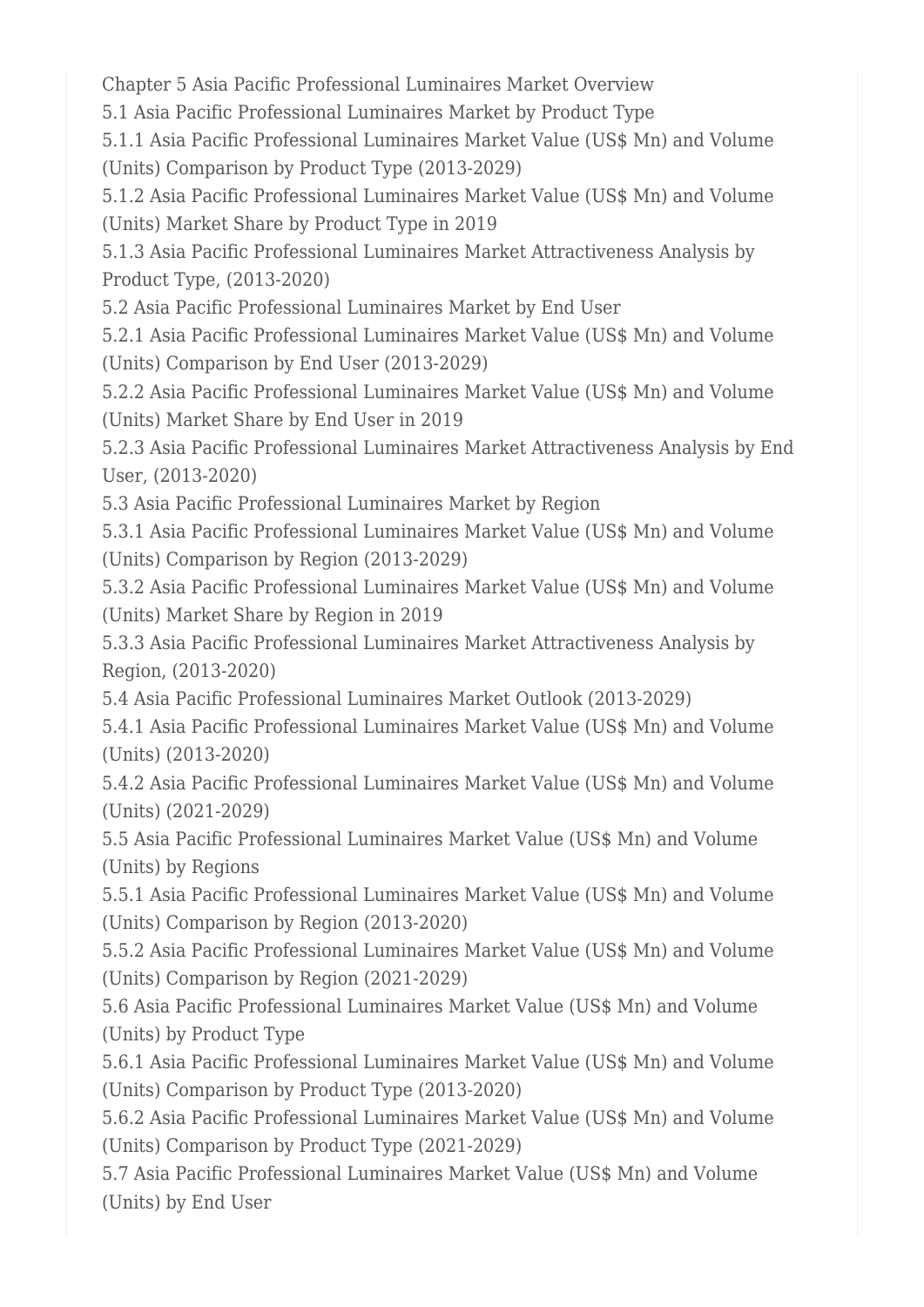5.7.1 Asia Pacific Professional Luminaires Market Value (US\$ Mn) and Volume (Units) Comparison by End User (2013-2020)

5.7.2 Asia Pacific Professional Luminaires Market Value (US\$ Mn) and Volume (Units) Comparison by End User (2021-2029)

5.8 Asia Pacific Professional Luminaires Market Y-o-Y Growth Rate Comparison (2014-2029)

5.8.1 Asia Pacific Professional Luminaires Market Y-o-Y Growth Rate by Region 5.8.2 Asia Pacific Professional Luminaires Market Y-o-Y Growth Rate by Product Type

5.8.3 Asia Pacific Professional Luminaires Market Y-o-Y Growth Rate by End User

5.9 Asia Pacific Professional Luminaires Market Share Comparison (2013-2029)

5.9.1 Asia Pacific Professional Luminaires Market Share by Region

5.9.2 Asia Pacific Professional Luminaires Market Share by Product Type

5.9.3 Asia Pacific Professional Luminaires Market Share by End User

## **Chapter 6 South America Professional Luminaires Market Overview**

6.1 South America Professional Luminaires Market by Product Type

6.1.1 South America Professional Luminaires Market Value (US\$ Mn) and Volume (Units) Comparison by Product Type (2013-2029)

6.1.2 South America Professional Luminaires Market Value (US\$ Mn) and Volume (Units) Market Share by Product Type in 2019

6.1.3 South America Professional Luminaires Market Attractiveness Analysis by Product Type, (2013-2020)

6.2 South America Professional Luminaires Market by End User

6.2.1 South America Professional Luminaires Market Value (US\$ Mn) and Volume (Units) Comparison by End User (2013-2029)

6.2.2 South America Professional Luminaires Market Value (US\$ Mn) and Volume (Units) Market Share by End User in 2019

6.2.3 South America Professional Luminaires Market Attractiveness Analysis by End User, (2013-2020)

6.3 South America Professional Luminaires Market by Region

6.3.1 South America Professional Luminaires Market Value (US\$ Mn) and Volume (Units) Comparison by Region (2013-2029)

6.3.2 South America Professional Luminaires Market Value (US\$ Mn) and Volume (Units) Market Share by Region in 2019

6.3.3 South America Professional Luminaires Market Attractiveness Analysis by Region, (2013-2020)

6.4 South America Professional Luminaires Market Outlook (2013-2029)

6.4.1 South America Professional Luminaires Market Value (US\$ Mn) and Volume (Units) (2013-2020)

6.4.2 South America Professional Luminaires Market Value (US\$ Mn) and Volume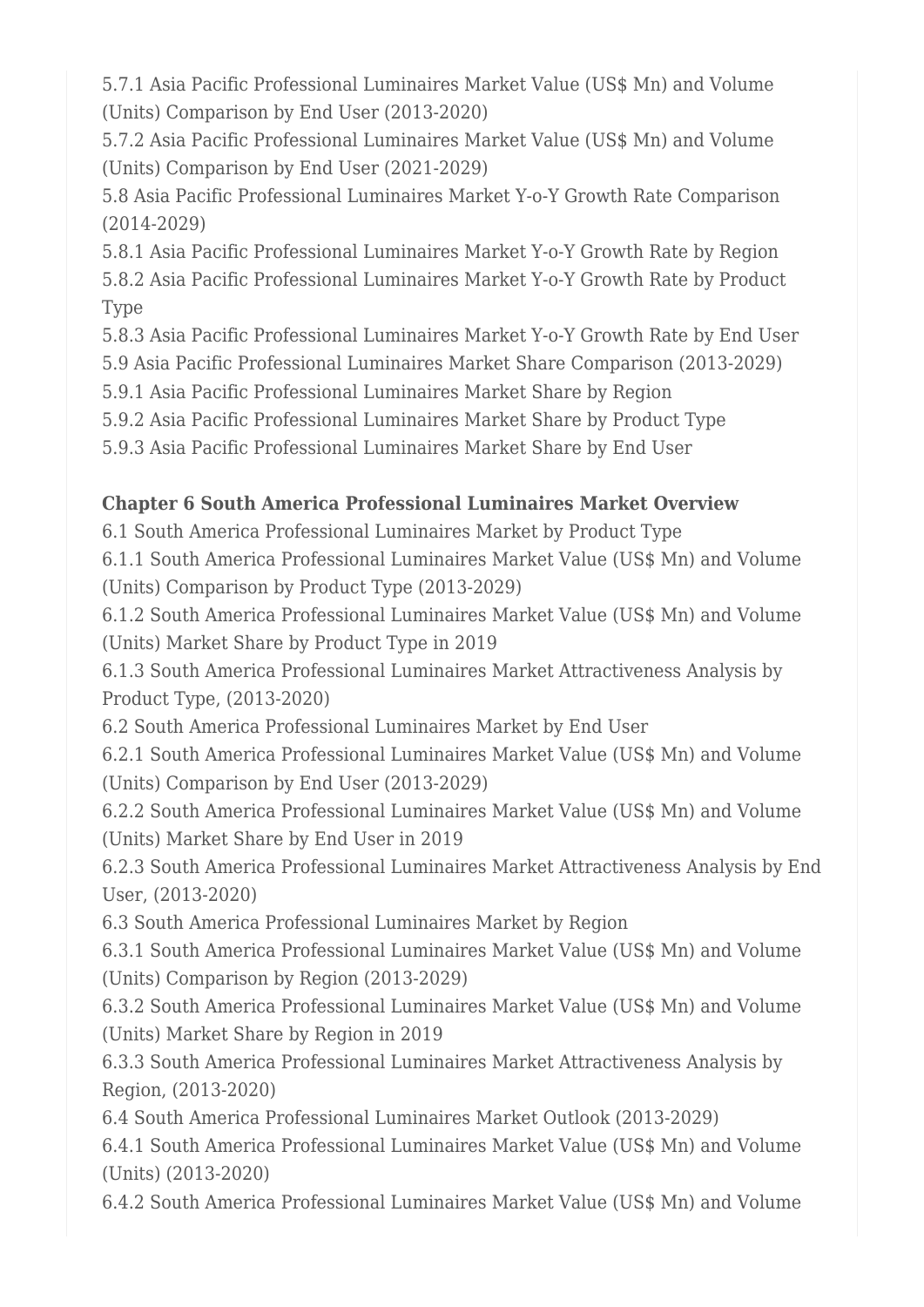(Units) (2021-2029)

6.5 South America Professional Luminaires Market Value (US\$ Mn) and Volume (Units) by Regions

6.5.1 South America Professional Luminaires Market Value (US\$ Mn) and Volume (Units) Comparison by Region (2013-2020)

6.5.2 South America Professional Luminaires Market Value (US\$ Mn) and Volume (Units) Comparison by Region (2021-2029)

6.6 South America Professional Luminaires Market Value (US\$ Mn) and Volume (Units) by Product Type

6.6.1 South America Professional Luminaires Market Value (US\$ Mn) and Volume (Units) Comparison by Product Type (2013-2020)

6.6.2 South America Professional Luminaires Market Value (US\$ Mn) and Volume (Units) Comparison by Product Type (2021-2029)

6.7 South America Professional Luminaires Market Value (US\$ Mn) and Volume (Units) by End User

6.7.1 South America Professional Luminaires Market Value (US\$ Mn) and Volume (Units) Comparison by End User (2013-2020)

6.7.2 South America Professional Luminaires Market Value (US\$ Mn) and Volume (Units) Comparison by End User (2021-2029)

6.8 South America Professional Luminaires Market Y-o-Y Growth Rate Comparison (2014-2029)

6.8.1 South America Professional Luminaires Market Y-o-Y Growth Rate by Region 6.8.2 South America Professional Luminaires Market Y-o-Y Growth Rate by Product Type

6.8.3 South America Professional Luminaires Market Y-o-Y Growth Rate by End User

6.9 South America Professional Luminaires Market Share Comparison 2013-2029

6.9.1 South America Professional Luminaires Market Share by Region

6.9.2 South America Professional Luminaires Market Share by Product Type

6.9.3 South America Professional Luminaires Market Share by End User

Chapter 7 MEA Professional Luminaires Market Overview

7.1 MEA Professional Luminaires Market by Product Type

7.1.1 MEA Professional Luminaires Market Value (US\$ Mn) and Volume (Units) Comparison by Product Type (2013-2029)

7.1.2 MEA Professional Luminaires Market Value (US\$ Mn) and Volume (Units) Market Share by Product Type in 2019

7.1.3 MEA Professional Luminaires Market Attractiveness Analysis by Product Type, (2013-2020)

7.2 MEA Professional Luminaires Market by End User

7.2.1 MEA Professional Luminaires Market Value (US\$ Mn) and Volume (Units)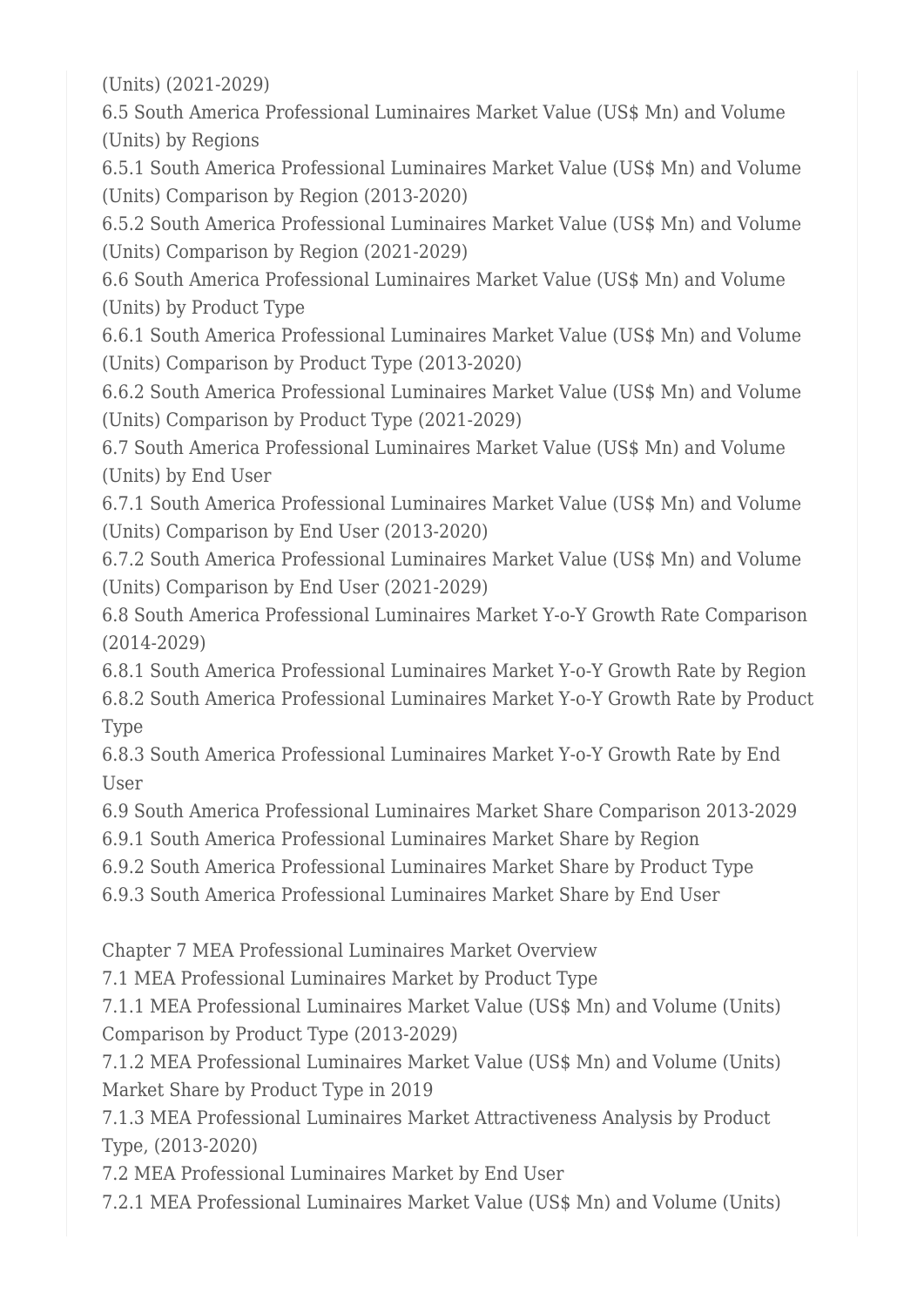Comparison by End User (2013-2029)

7.2.2 MEA Professional Luminaires Market Value (US\$ Mn) and Volume (Units) Market Share by End User in 2019

7.2.3 MEA Professional Luminaires Market Attractiveness Analysis by End User, (2013-2020)

7.3 MEA Professional Luminaires Market by Region

7.3.1 MEA Professional Luminaires Market Value (US\$ Mn) and Volume (Units) Comparison by Region (2013-2029)

7.3.2 MEA Professional Luminaires Market Value (US\$ Mn) and Volume (Units) Market Share by Region in 2019

7.3.3 MEA Professional Luminaires Market Attractiveness Analysis by Region, (2013-2020)

7.4 MEA Professional Luminaires Market Outlook (2013-2029)

7.4.1 MEA Professional Luminaires Market Value (US\$ Mn) and Volume (Units) (2013-2020)

7.4.2 MEA Professional Luminaires Market Value (US\$ Mn) and Volume (Units) (2021-2029)

7.5 MEA Professional Luminaires Market Value (US\$ Mn) and Volume (Units) by Regions

7.5.1 MEA Professional Luminaires Market Value (US\$ Mn) and Volume (Units) Comparison by Region (2013-2020)

7.5.2 MEA Professional Luminaires Market Value (US\$ Mn) and Volume (Units) Comparison by Region (2021-2029)

7.6 MEA Professional Luminaires Market Value (US\$ Mn) and Volume (Units) by Product Type

7.6.1 MEA Professional Luminaires Market Value (US\$ Mn) and Volume (Units) Comparison by Product Type (2013-2020)

7.6.2 MEA Professional Luminaires Market Value (US\$ Mn) and Volume (Units) Comparison by Product Type (2021-2029)

7.7 MEA Professional Luminaires Market Value (US\$ Mn) and Volume (Units) by End User

7.7.1 MEA Professional Luminaires Market Value (US\$ Mn) and Volume (Units) Comparison by End User (2013-2020)

7.7.2 MEA Professional Luminaires Market Value (US\$ Mn) and Volume (Units) Comparison by End User (2021-2029)

7.8 MEA Professional Luminaires Market Y-o-Y Growth Rate Comparison (2014-2029)

7.8.1 MEA Professional Luminaires Market Y-o-Y Growth Rate by Region

7.8.2 MEA Professional Luminaires Market Y-o-Y Growth Rate by Product Type

7.8.3 MEA Professional Luminaires Market Y-o-Y Growth Rate by End User

7.9 MEA Professional Luminaires Market Share Comparison (2013-2029)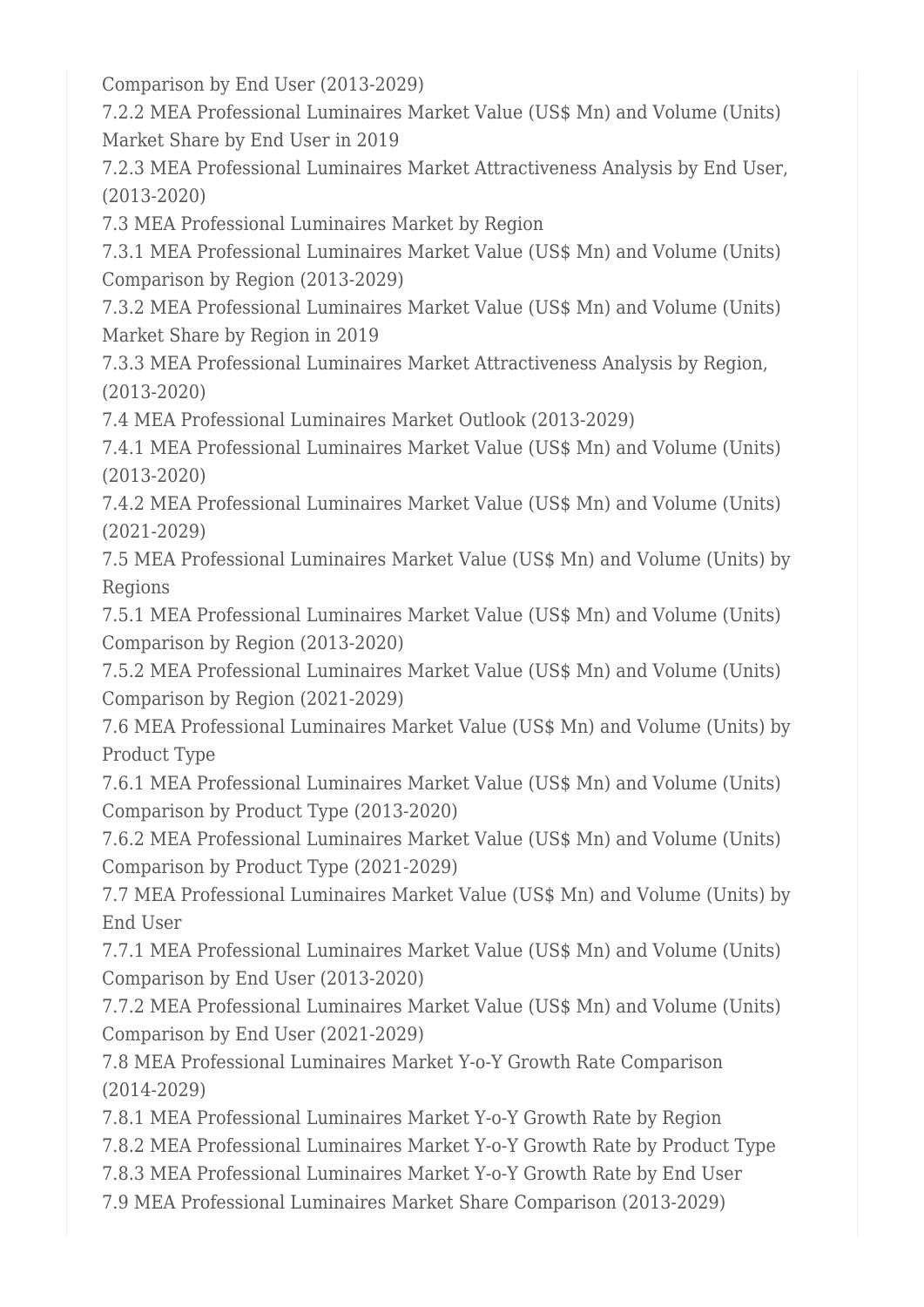7.9.1 MEA Professional Luminaires Market Share by Region 7.9.2 MEA Professional Luminaires Market Share by Product Type 7.9.3 MEA Professional Luminaires Market Share by End User

Chapter 8 Global Professional Luminaires Market Company Profiles

8.1 Market Competition Scenario Analysis, By Company

8.2 Competitor Landscape

8.3 Company Share Analysis

8.4 Company Profiles

8.4.1 Company

8.4.1.1 Company Overview

8.4.1.2 Business Description

8.4.1.3 Product Portfolio

8.4.1.4 Key Financials

8.4.1.5 Key Developments

8.4.1.6 SWOT Analysis $\hat{\mathbf{a}} \in \mathbb{R}$ 

Companies Included : Osram GE Lighting Philips Acuity Brands Panasonic Schneider Electric Bridgelux Nichia LG Innotek Eaton NVC Lighting Technology Advanced Lighting Technology Luminus Devices Cooper Lighting Toshiba Citizens Electronics Cree Toyoda Gosei Intematix Dongguan Kingsun Optoelectronic

Everlight Electronics

Chapter 9 Methodology and Data Source